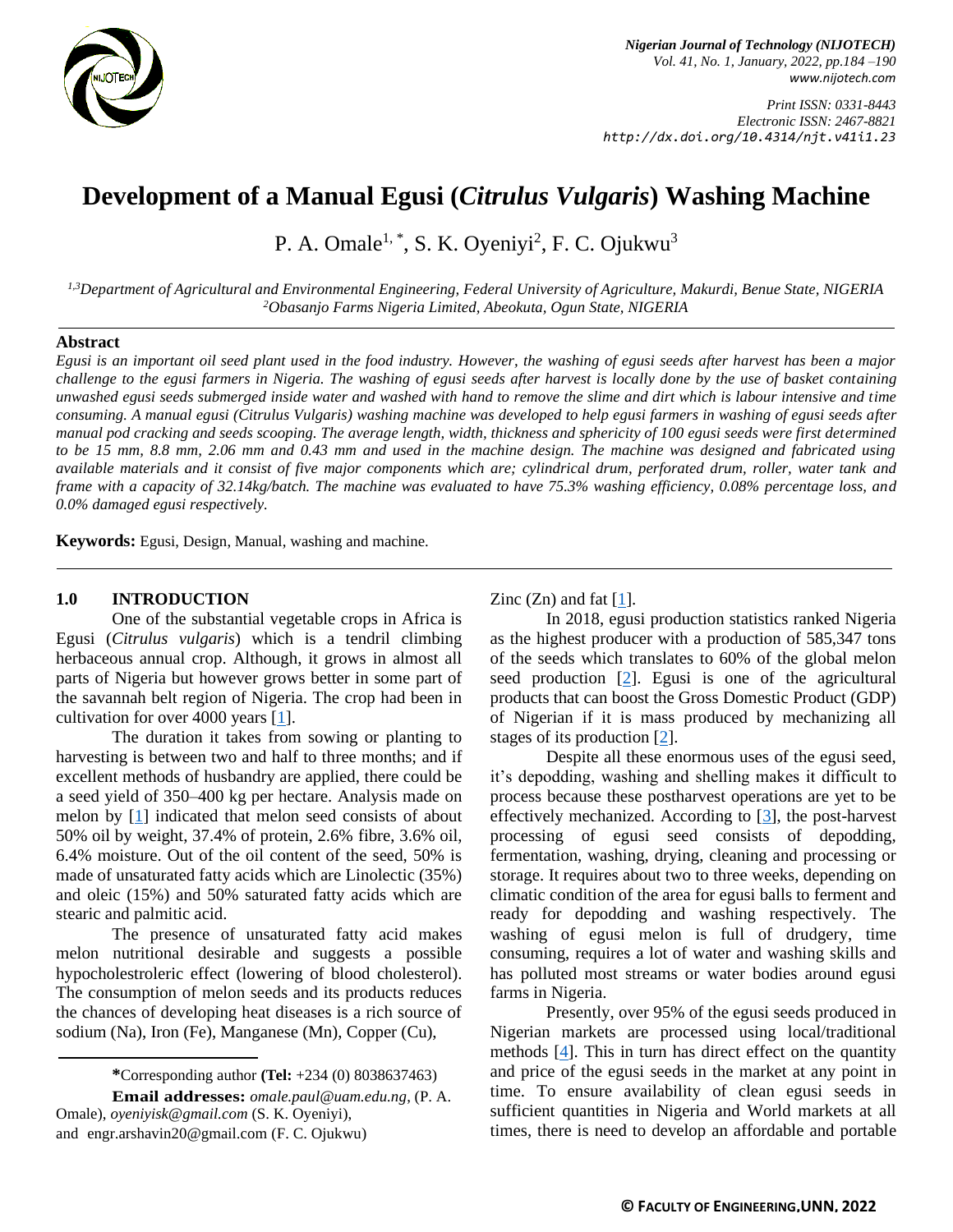manual egusi washing machine using indigenous technology and available materials in our locality [\[5\]](#page-6-4). This research aimed at developing a manual egusi washing machine for peasant egusi farmers.

#### **2.0 MATERIALS AND METHODS**

The materials/equipments used with specifications and the machine development procedures are shown in Table 1 below.

| S/N            | Component<br><b>Parts</b> | <b>Specifications</b>                                               | <b>Procedure</b>                                                                                                                                                                                                                                                                                                                                                      | <b>Equipment</b>                                                                                    |
|----------------|---------------------------|---------------------------------------------------------------------|-----------------------------------------------------------------------------------------------------------------------------------------------------------------------------------------------------------------------------------------------------------------------------------------------------------------------------------------------------------------------|-----------------------------------------------------------------------------------------------------|
| $\mathbf{1}$   | Frame                     | $40 \times 40$ mm Angle<br>iron                                     | $1200 \times 605 \times 200$ mm and 600 mm x 4 was<br>cut to form the length, width, and the height<br>respectively of the frame. They were<br>welded together to form a rigid frame.                                                                                                                                                                                 | Welding<br>tond,<br>welding<br>machine, filling machine,<br>electrode, tape.                        |
| $\overline{2}$ | Water tank                | 18-gauge pan                                                        | The metal sheet was bent at 4 sides and<br>welded to form 490 x 356 mm of water<br>tank. The water tank is not welded on its<br>support, its fixed.                                                                                                                                                                                                                   | Hacksaw, welding tond<br>hammer,<br>google,<br>tape,<br>boots, tool box                             |
| 3              | Cylindrical<br>drum       | Sheet metal                                                         | The metal sheet was cut at the length of<br>1080 mm and width of 600 mm, and<br>welded together. The drum has an outlet in<br>a cone shape that has a diameter of 83 mm,<br>and length of 250 mm below the drum.                                                                                                                                                      | Welding<br>tond,<br>welding<br>machine, filling machine,<br>electrode, tape, cable or<br>bench vice |
| $\overline{4}$ | Perforated<br>drum        | 20-gauge pan, $40 \times 40$<br>angle iron                          | The metal sheet was cut at the length of 74<br>mm and width of 500 mm. it was perforated<br>at 8 mm roughly before welded together.<br>Two handles were constructed and welded<br>on top of the perforated drum. Two angles<br>iron of 85 mm in length were welded at the<br>centre sides of the perforated drum to avoid<br>the drum from wobbling during operation. | Welding<br>welding<br>tond,<br>machine, filling machine,<br>electrode,<br>electric<br>tape,<br>fire |
| 5              | Roller                    | 25 mm shaft, 50 mm<br>bearing 18-gauge pan,<br>flexible shoe lander | 25 mm of shaft was cut at the length of 900<br>mm. it passed through the two bearings that<br>were attached at the centre of the two<br>supports that were fixed with nuts and bolts<br>which lays horizontally with the support of<br>the cylindrical drum. The shaft was design<br>to have a handle and paddles.                                                    | Welding<br>tond,<br>welding<br>machine, filling machine,<br>electrode, tape.                        |

**Table 1:** Materials/equipment used, their Specifications and development Procedures

## *2.1 Physical properties of egusi*

The physical properties of egusi seeds such as length, width, thickness, geometric mean diameter, arithmetic mean diameter, surface area, volume and sperecity were determined following standard methods and calculations and used for the development of a manual egusi washing machine.

# *2.1.1 Egusi seed size*

The physical dimensions of 100 egusi seeds selected randomly were determined using a digital vernier caliper with an accuracy of 0.001mm. The length, width and thickness at wet bulb moisture content were measured and the average calculated and recorded. The geometric mean diameter (Dg), and the arithmetic mean diameter,

(Da), of the egusi seeds were calculated using the relationship given by [\[6\]](#page-6-5) in equation 1 and 2.

$$
Dg = \frac{(L \times W \times T)}{3}
$$
 (i)

$$
Dg = (L \times W \times T)^{\frac{1}{3}} \tag{ii}
$$

where: L, W and T are the length, width and thickness.

#### *2.1.2 Surface area, sphericity, and volume*

The surface area (Sa) was determined from the geometric mean diameter as shown in Equation 3 [\[7\]](#page-6-6), [\[8\]](#page-6-6).  $Sa = \pi Dg^2$ (iii)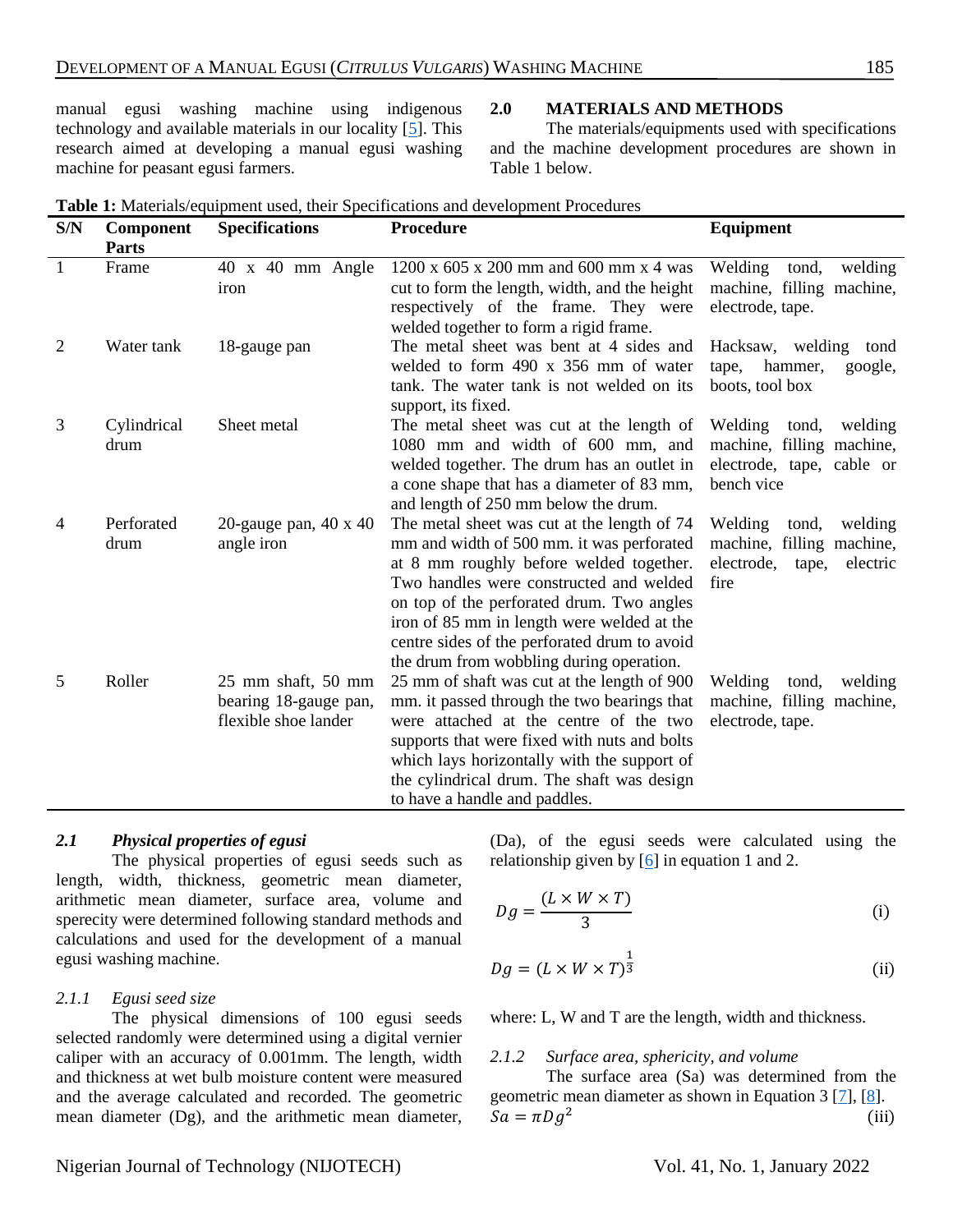Where:  $Dg =$  geometric mean diameter

The sphericity  $(\omega)$  as expressed by [6] was used to calculate the sphericity of egusi as follow.

$$
\omega = \frac{Dg}{L} \tag{iv}
$$

where:

 $Dg =$  Geometric mean diameter,  $L =$  length

The principal dimensions were used to calculate the volume (V) of the egusi expressed as:

$$
Dg = (L \times W \times T) \tag{v}
$$

where: L, W and T are the length, width and thickness of egusi.

#### *2.2 Design considerations*

The following were considered in the design of the machine, availability of materials, durability, portability, eases of maintenance and simplicity of operation

## *2.3 Design of machine components*

*2.3.1 Design of the cylindrical drum*

The cylindrical shape drum was designed with outlet. The total volume of the cylindrical drum is given by [\[9\]](#page-6-7).

$$
V_T = \pi r^2 h \tag{vi}
$$

Where:  $V_T$  = volume of the cylindrical drum (mm<sup>3</sup>), r = radius of the cylindrical drum (mm)

h = height of the cylindrical drum (mm) = 270 mm, h = 600 mm

$$
V_T = \pi \times 270^2 \times 600 = 137.3 \times 10^6 (mm^3)
$$

#### *2.3.2 Design of perforated drum*

The perforated drum was constructed using a

twenty (20) gauge pan plane sheet and perforated with electric fire at the dimension of 8 mm roughly. It also has two handles at the top of it. The designed perforated drum is also shown in Figure 1 below.

The total volume of the perforated drum would be

$$
V_B = \pi r^2 h \tag{vii}
$$

Where:  $V_{\text{B}}$  = volume of the perforated drum (mm<sup>3</sup>), r = radius of the perforated drum (mm)

h = height of the perforated drum (mm),  $r = 185$  mm, h = 500 mm,  $V_B = \pi x (185)^2 x 500$  $V_B = 171 \times 10^5 \text{ (mm}^3)$ 

The circumference of the circular section of the perforated drum as give by [\[9\]](#page-6-7)

$$
C_B = 2\pi r = \pi D \tag{viii}
$$

Where:  $C_B$  = circumference of the circular section of the perforated drum (mm)

 $D =$  diameter of the circular section of the perforated drum  $(mm) = 370$  mm

 $C_B = \pi \times 370 = 11618$  mm

#### *2.3.3 Design of bearing*

2.3.3.1 Bearing size selection

The selected bearing size for agricultural equipment is between 3000–6000. The equipment radial load; p is calculated from the equation given by [9].

$$
P = XR +YT
$$
 (ix)

Where:  $R =$  radial load (N),  $T =$  axial load (N), X and Y are radial and axial factors respectively

Estimation of the axial load,  $T+$  Axial load = (weight of  $shaff$ ) + (weight on the shaft)

But weight on the shaft  $= 0$  (i.e. there is no load on the shaft)

Weight of shaft  $=$  mass x acceleration due to gravity Mass of shaft  $= 4.05$  kg

Acceleration due to gravity = 9.81 m/s, Weight of shaft = 4.05 x  $9.81 = 40$  N, Axial load, T = 40 N, Radial load, R =  $0, X = 0.56, Y = 1.4$ 

Therefore, equivalent radial load P

$$
P = XR + YT = 0.56 \times 0 + 1.4 \times 40 = 56 N
$$

2.3.3.2 The Bearing life determination

The bearing rated life is calculated from the equation given by  $[10]$ 

$$
L_D = \left(\frac{C}{P}\right)^K \times 10^6 \tag{x}
$$

Where:  $L<sub>D</sub>$  = rated life, C = load rating (capacity) = 723.67,  $P =$  equivalent radial load = 227.5  $K = constant$  for ball bearing  $= 3$ 

$$
L_D = \left(\frac{723.67}{227.50}\right)^3 \times 10^6 = 32.20 \times 10^6
$$

To convert to hour

$$
L_D = \frac{16700}{N} \left(\frac{C}{P}\right)^{K \, 100} \tag{xi}
$$

Where:  $N =$  rotary speed = 60 rpm

Nigerian Journal of Technology (NIJOTECH) Vol. 41, No. 1, January 2022.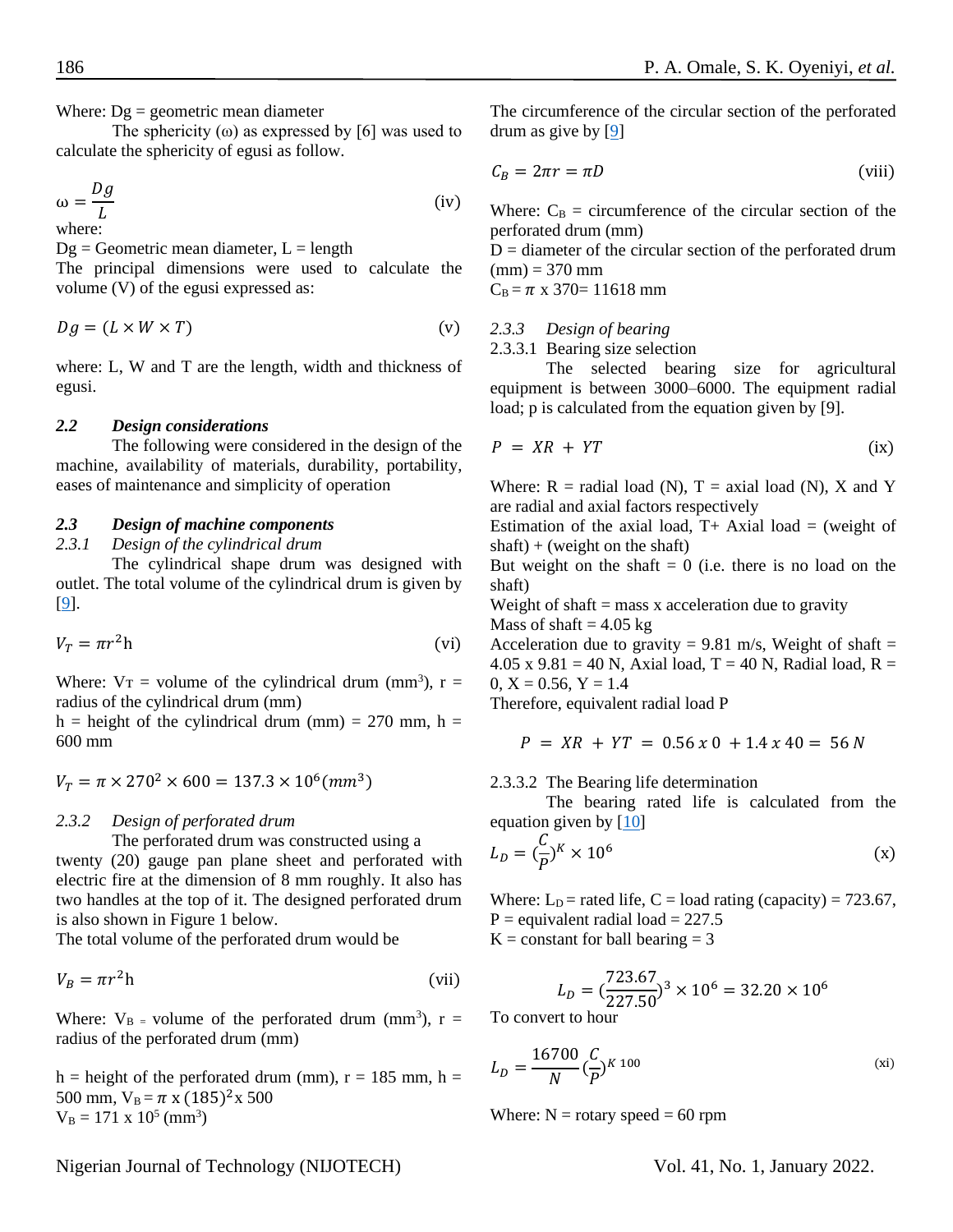$$
L_D = \frac{16700}{60} \left(\frac{723.67}{227.50}\right)^3 = 5977.44 \text{ hours}
$$

Hence, L<sub>D</sub> falls within the range of the design life for any agricultural equipment.

## *2.4. Frame design*

The frame carries other component of the washing machine. The material selected for the frame is angle iron. The dimensions of the frame are estimated as followed according to [\[9\]](#page-6-7);

Length of frame  $= 1000$  mm  $= L$ , Height of frame  $= 200$  $mm = H$ , Width of frame = 605 mm = W

Volume of frame,

$$
V_F = L \times H \times W \tag{xi}
$$

$$
V_F = 1000 \times 200 \times 605 = 121 \times 106 \text{ mm}^3
$$

#### *2.5 Paddles shaft design*

Torsional moment on the shaft

$$
M_T = \frac{9550 \times KW}{r.p.m} \ (NM) \tag{xii}
$$

Where: KW is average minimum power  $= 0.1$ kw (human power), r.p.m is speed  $= 60$  rpm

$$
M_T = \frac{9550 \times 0.1}{r.p.m} = 15.9 \text{ NM}
$$

## *2.6 Design of water tank*

Water tank acts as a water reservoir for this machine. The material selected for the water tank is an angle iron. The dimensions of the water tank are estimated as followed;

Volume of the tank,  $V_t$ 

$$
V_t = H \times W \times B \tag{xiii}
$$

 $V_t = 490 \times 356 \times 356 = 62 \times 10^6 \text{ (mm}^3)$ 

Height of the tank  $=$  H, Width of the tank  $=$  W, Breadth of the tank  $=$  B

*2.6.1 Capacity of the water tank* Volume of the water tank is  $62 \times 10^6$  mm<sup>3</sup> (62.1 litres)

#### *2.7 Description of the assembly machine*

The pictorial view of the constructed manual egusi washing machine is shown in Plate 1. Locally available, but quality materials (mild steel, angle iron, shaft and gauge pan) which produce the desired objective at minimum cost were used. The machine consists of the frame, water tank, paddle shaft roller and washing unit (which consist of perforated drum and cylindrical drum).

The main frame is rectangular in shape made by 40 x 40 mm angle iron. The overall dimension of the main frame is 1000 mm x 605 mm x 200 mm high. The washing unit consists of cylindrical drum and perforated drum. The cylindrical drum was fabricated using metal sheet into a height of 600 mm and diameter of 540 mm. The cylindrical drum has an outlet where dirt will be flowing out of the washing unit. The outlet has a length of 250 mm and diameter of 83 mm. The cylindrical drum is wielded on the main frame. The perforated drum was fabricated from 20-gauge pan into the height of 500 mm and diameter of 370 mm. it was perforated at the dimension of 8 mm roughly; this was done after determining the geometry sizes of egusi to avoid escaping of egusi from the perforated drum while washing. The perforated drum has two handles attached on top of it and also two hooks at the outer part of it, which was made from angle iron. These hooks prevent the perforated drum from wobbling during operation.

The rolling paddle shaft was fixed at the top frame of the machine through two bearings to the center point of the perforated drum for effective rotation of the roller. These bearings were wielded on the roller supports. The paddles of the roller were fixed with flexible shoe lander which will help to push the frost out of the perforated drum. Among the required component for the operation is the overhead water tank. The water tank was designed to accommodate 62.1 liters of water. The tank was positioned at a height of 890 mm above the ground level to enable free flow of water into the machine washing unit by gravity. This arrangement imitates free flow of water in stream or river as it was in the traditional washing method.

The feeding of fermented egusi to the machine is done by feeding the fermented egusi into the perforated drum and wash. After washing, you unfasten the nuts from the bolts that hold the support of the roller with the frame of the machine in order to bring the output (washed egusi). The machine specification is presented on table 2.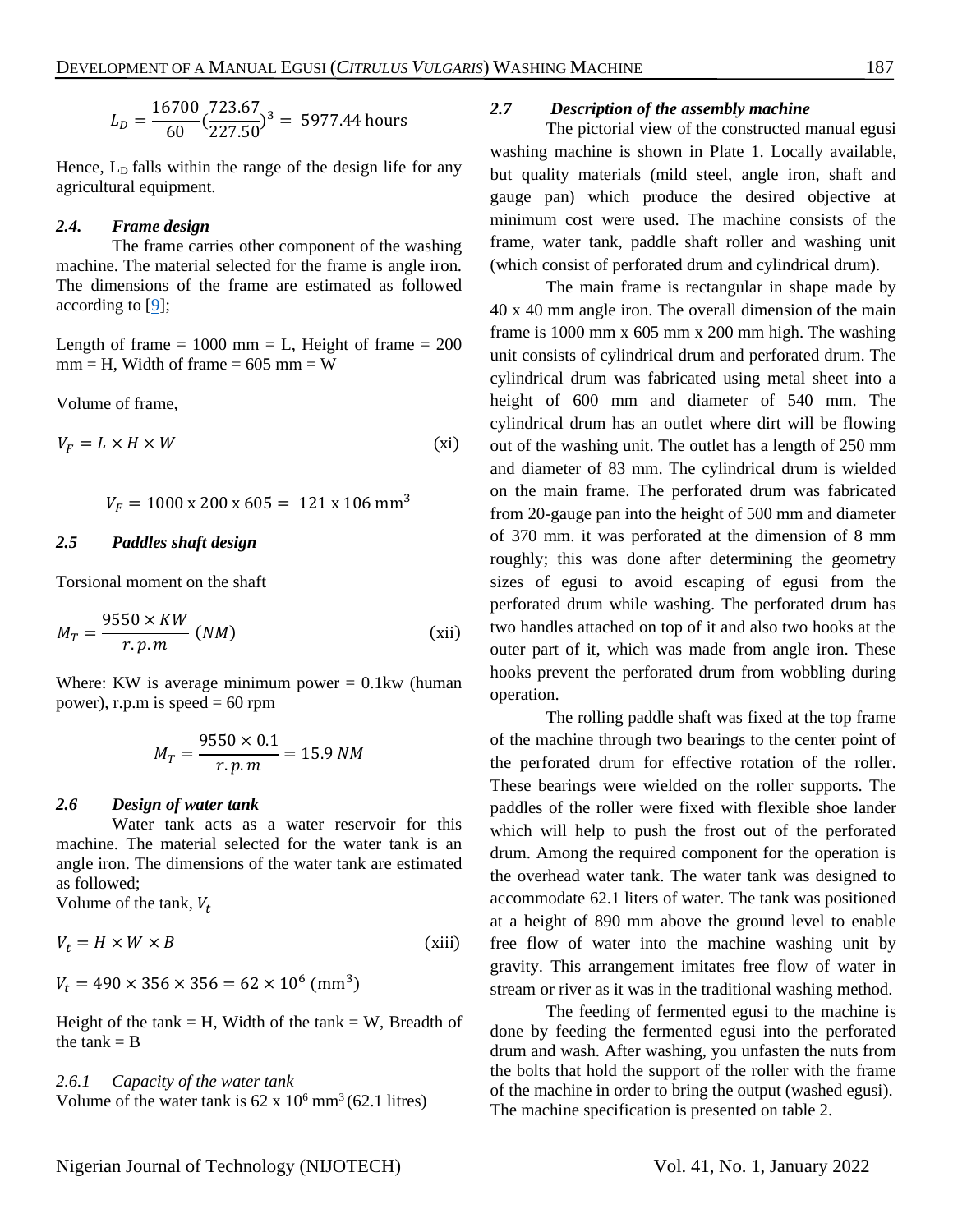

**Figure 1:** Isometric drawing of manual egusi washing machine



**Figure 2:** Explored view drawing of manual egusi washing machine

Where 1-11 represents, frame, cylindrical drum, perforated drum, rubber brush, shaft, steering handle, water tank, water pipe, water control valve, water tank stand and discharge outlet respectively

## *2.7.1 Operational consideration*

After feeding the fermented egusi into the perforated drum, you must introduce water before turning the roller (water acts as a lubricant). Fasten the nuts and bolts of the roller supports to avoid wobbling during operation. Close the outlet of the cylindrical drum so that

water will not flow out of the drum. After washing, you can open it to allow dirt out. Wash the washing unit of the machine after operation to avoid rust on the materials.

**Table 2:** Specifications of the machine

| <b>Name of machine</b> | <b>Egusi washing machine</b> |  |  |  |  |  |
|------------------------|------------------------------|--|--|--|--|--|
| Purpose                | Washing of fermented egusi   |  |  |  |  |  |
| Mode of operation      | Batch type                   |  |  |  |  |  |
| Overall dimension      | 1000 x 605 x 1020 mm         |  |  |  |  |  |
| Washing drum           |                              |  |  |  |  |  |
| Diameter               | 370 mm                       |  |  |  |  |  |
| Height                 | 500 mm                       |  |  |  |  |  |
| Volume                 | 40 litres                    |  |  |  |  |  |
| Capacity               | $32.14$ kg/batch             |  |  |  |  |  |
| Water tank             |                              |  |  |  |  |  |
| Capacity               | litres<br>63.5               |  |  |  |  |  |

# *2.8 Performance evaluation of the machine 2.8.1 Machine*

After fabrication of the component parts, the machine was assembled as shown below. Evaluation of machine was carried out to determine its washing efficiency, percentage loss, capacity of the egusi washing machine and volume of water required to wash the egusi. To determine the washing efficiency of the machine, an experiment was carried out using four runs of an average of 16.4kg fermented egusi (unwashed egusi seeds) as input and the total weight of washed egusi seed was determined as output. There are no damages to the seed, but there is loss of seeds from the perforated drum recorded as escaped seeds. Therefore, percentage loss (%) of the seeds was also calculated.

## *2.8.2 Washing efficiency of the machine*

The washing efficiency (WE) of the machine was calculated by the expression below given by [\[10\]](#page-6-8). Washing efficiency (WE)

$$
(WE)\% = \frac{SR}{SA} \times 100
$$
 (xiv)

Where:  $SR$  = weight of sample after washing,  $SA$  = weight of sample before washing.

## *2.8.3 Capacity of the machine*

The capacity of the egusi washing machine is the amount of fermented egusi that the machine can wash at a time and this was calculated by determining the volume and weight of the unwashed egusi the washing unit of the machine can take per batch.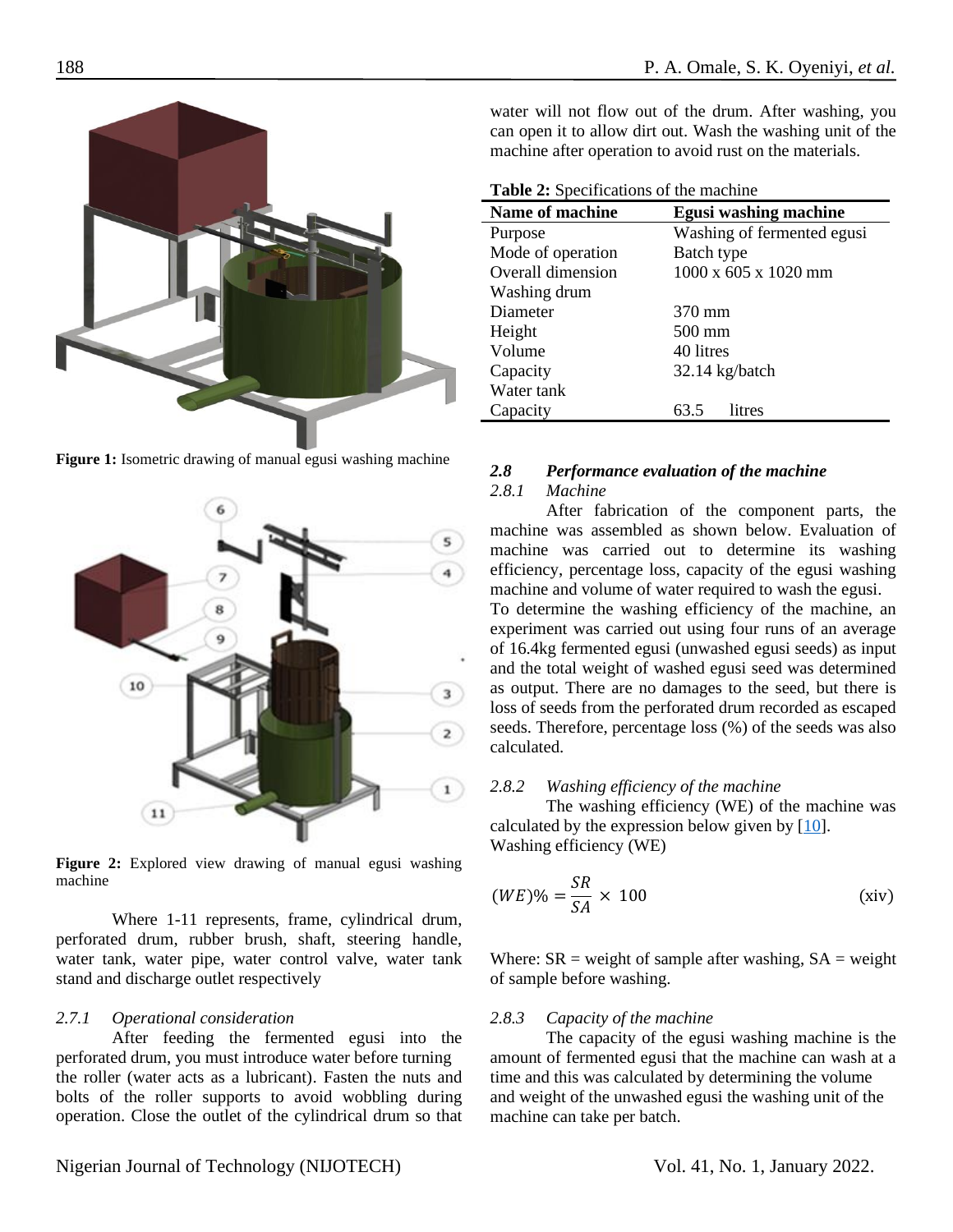2.8.4 *Percentage loss*, 
$$
P\left(\frac{\%}{\%}\right)
$$

$$
P(\%) = \frac{wee}{wwe + wee} \times 100 \tag{xv}
$$

Where, wee  $=$  weight of escaped egusi  $wwe = weight of washed egusi$ 

#### *2.8.5 Volume of water required*

The volume required depends on the volume of the fermented egusi to be washed and the capacity of the water tank of the machine is  $62100 \text{ cm}^3(62.1 \text{ litres})$ 

#### **3.0 RESULTS AND DISCUSSION**

**Table 3:** Average value of the physical properties

## *3.1 Results*

The physical properties of egusi at wet bulb moisture content was determined and used for the design and construction of the manual egusi washing machine and the performance of the egusi washing machine with the of determining the washing efficiency of the egusi washing machine, percentage loss and capacity of the egusi washing machine was carefully carried out.

Table 4 contains the results of average value of some of the physical properties of egusi at wet bulb moisture content. Table 5 contains the weight of egusi per runs with respect to time.

| <b>Table 5:</b> Average value of the physical properties |                          |                    |  |  |  |
|----------------------------------------------------------|--------------------------|--------------------|--|--|--|
| <b>Properties</b>                                        | <b>Number of samples</b> | <b>Mean values</b> |  |  |  |
| Length $(mm)$                                            | 100                      | 15                 |  |  |  |
| Width (mm)                                               | 100                      | 8.8                |  |  |  |
| Thickness (mm)                                           | 100                      | 2.06               |  |  |  |
| Sphericity                                               | 100                      | 0.43               |  |  |  |
| Volume $(mm^3)$                                          | 100                      | 271.92             |  |  |  |
| Surface area $\text{(mm)}^2$                             | 100                      | 414                |  |  |  |
| Arithmetic mean diameter (mm)                            | 100                      | 8.62               |  |  |  |
| Geometric mean diameter (mm)                             | 100                      | 6.48               |  |  |  |

#### **Table 4:** Weight of egusi per runs with respect to time

| No of<br>runs | <b>Weight of fermented</b><br>egusi $(kg)$ | <b>Weight of washed</b><br>egusi (kg) | Weight of escaped<br>egusi $(kg)$ | Frost (kg) | <b>Time</b><br>(mins) |
|---------------|--------------------------------------------|---------------------------------------|-----------------------------------|------------|-----------------------|
|               | 16.07                                      | 12.55                                 | 0.0094                            | 3.51       | 15                    |
|               | 17.20                                      | 11.91                                 | 0.0127                            | 5.28       | 18                    |
|               | 16.90                                      | 12.87                                 | 0.011                             | 4.02       | 16                    |
| 4             | 15.41                                      | 12.08                                 | 0.008                             | 3.32       | 13                    |
| Total         | 65.58                                      | 49.41                                 | 0.04                              | 16.13      | 62                    |
| Mean          | 16.40                                      | 12.35                                 | 0.01                              | 4.03       | 15.5                  |

## *3.2 Discussion*

One hundred (100) egusi seeds were randomly picked and measured using a digital venier caliper in order to determine their geometry size (length, width, and thickness). From the geometry sizes of the seeds, the physical properties of the egusi at wet bulb moisture content were obtained.

In Table 5, the average length, width and thickness of the egusi seeds were 15 mm, 8.8 mm, and 2.06 mm. Some of the physical properties of the egusi conducted gave the means of 8.62 mm, 6.48 mm, 0.43 mm, 414 mm<sup>2</sup>,  $271.92$  mm<sup>3</sup> for DA, Dg,  $\omega$ , Sa, and V respectively. In Table 6, the average weight of 4 runs of fermented egusi (unwashed egusi) was 16.40 kg, average weight of washed egusi was 12.35 kg, average weight of escaped egusi was 0.01 kg, average weight of frost was 4.03 kg and average

washing time of 15.5 minutes. There is no damage on the egusi seed during washing. The washing efficiency was 75.3% and percentage loss was 0.08 %. The capacity of the machine is 32.14 kg/batch.

## **4.0 CONCLUSION**

A manual egusi washing machine was designed, constructed and evaluated in this study. The machine was designed for peasant egusi farmers in Nigeria to wash fermented egusi after harvest. It's mode of operation is batch type using sieving principle. The overall dimension of the machine is  $1000 \times 605 \times 1020$  mm. Its washing capacity is 32.14 kg/batch and the volume of water the tank can accommodate is 63.5 litres.

From the test carried out, four (4) runs of unwashed egusi was weighed separately before washing.